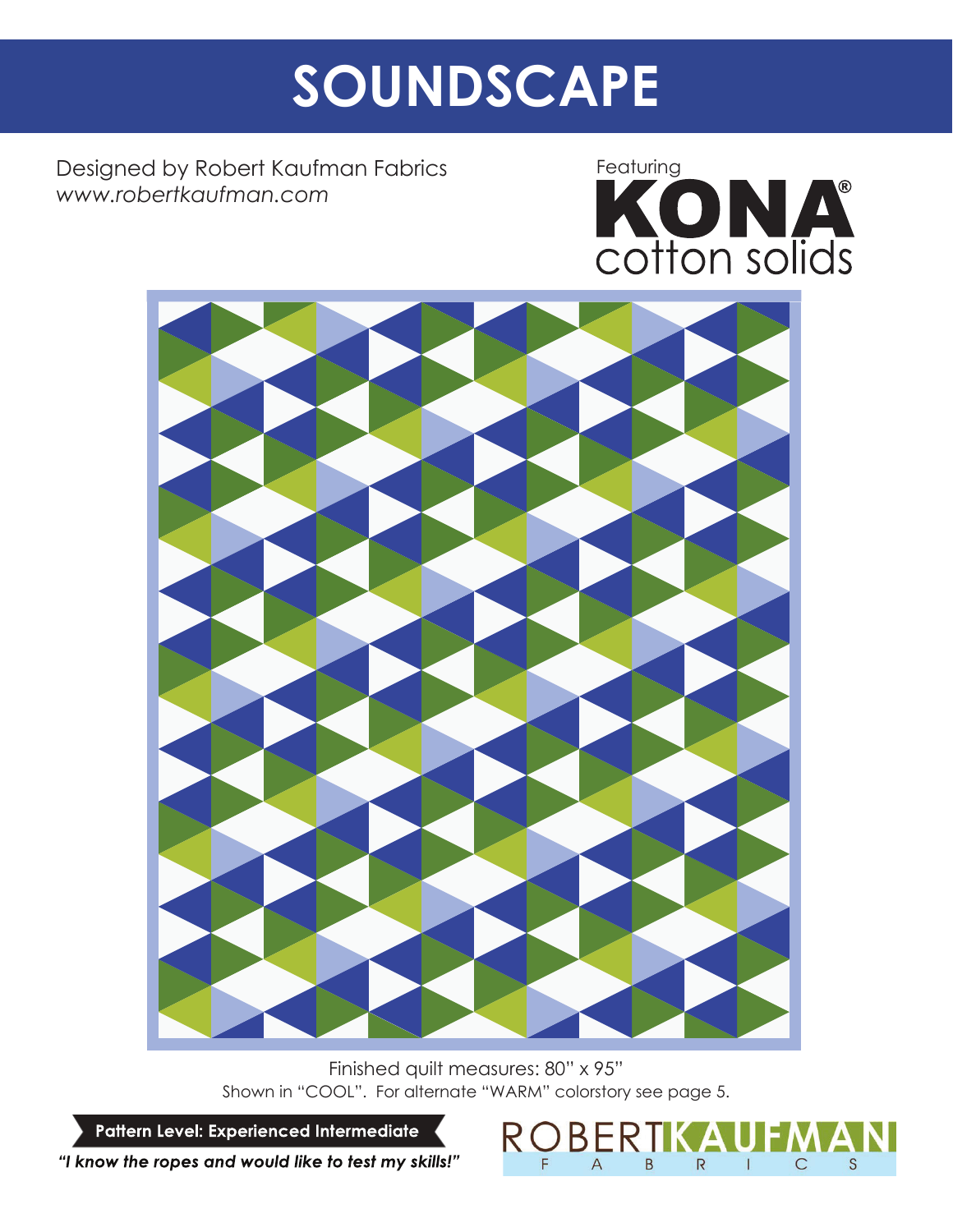## Fabric and Supplies Needed Fabric and Supplies Needed



#### *Fabric amounts based on yardage that is 40" wide.*

#### Notes Before You Begin

- Read through all of the instructions before beginning.
- All of the seam allowances are 1/4" unless otherwise noted.
- Press seam allowances open unless otherwise noted.
- Width of fabric (WOF) is equal to at least 40" wide.
- Right sides together has been abbreviated to RST.
- Remember to measure twice and cut once!
- Print copies of Templates A-C once at 100%.

## Cutting Instructions

### From **Fabric A**, cut:

- one hundred four of Template A
- eight of Template B
- eight of Template C

### From **Fabric B**, cut:

- eighty-two of Template A
- two of Template B
- two of Template C

## From **Fabric C**, cut:

• twenty-eight of Template A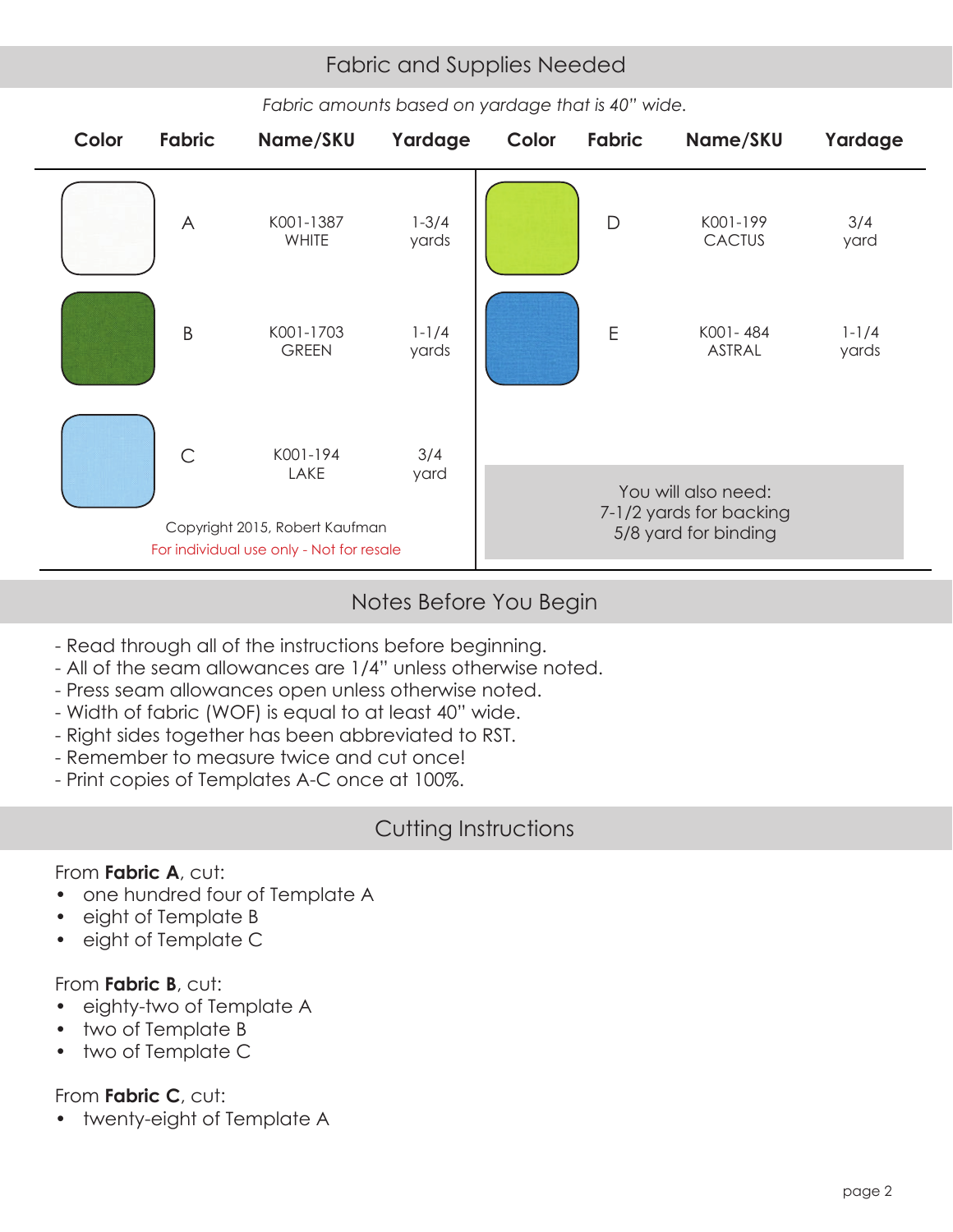#### From **Fabric D**, cut:

• twenty-eight of Template A

#### From **Fabric E**, cut:

- eighty-two of Template A
- two of Template B
- two of Template C

## Assemble the Quilt

Arrange the cut pieces into columns to match the Quilt Assembly Diagram.

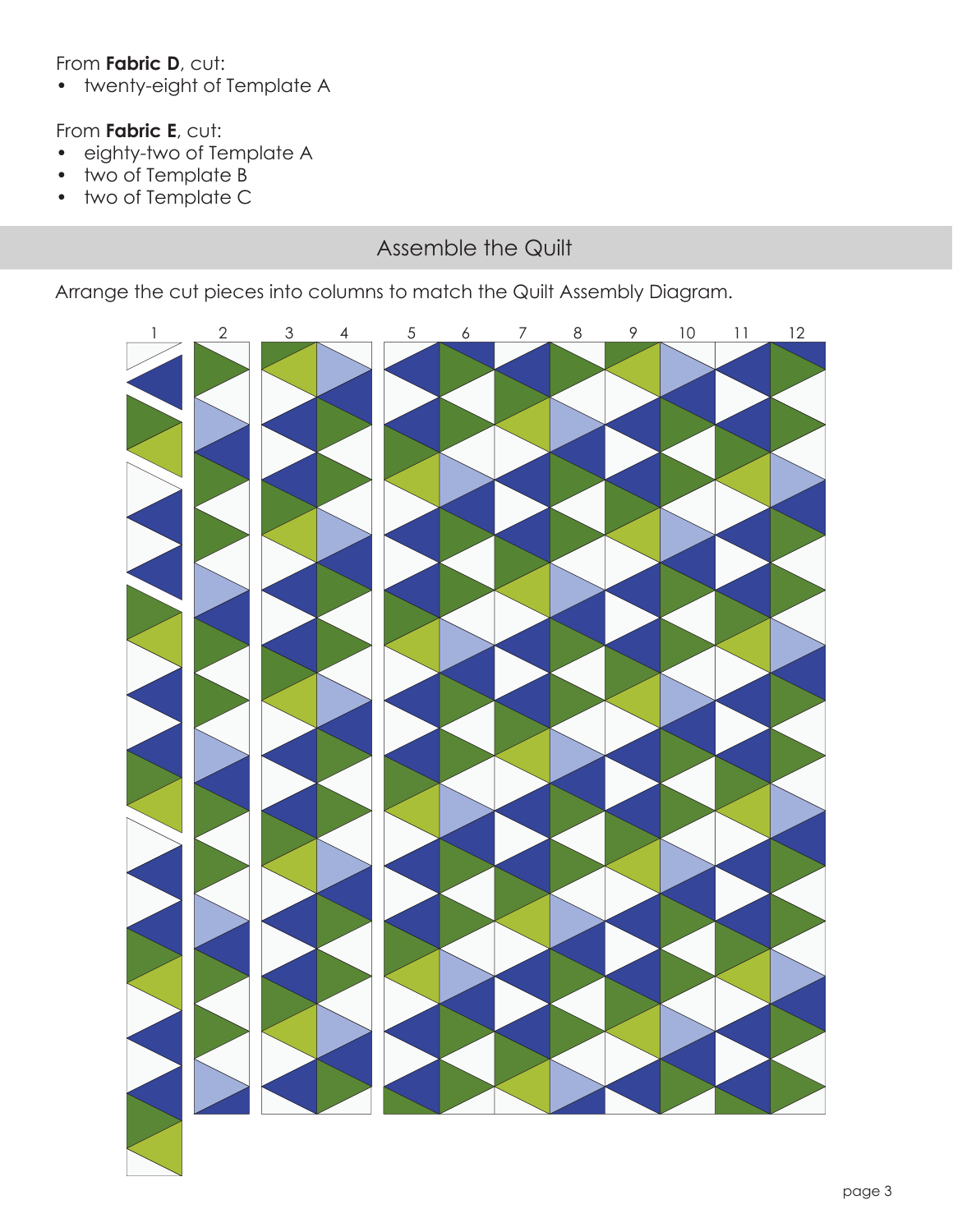*Note: Should you wish to chain piece parts of the quilt top, the color order for Columns 1-6 is repeated for Columns 7-12. Example: Columns 1 & 7 are the same, 2 & 8, etc.*



Pair triangles cut from Template A, right sides together, and sew.

**Tip: Be careful to align using the notches on the template. This will** help keep your points when piecing the final columns.

Begin and end each column with a Template B and a Template C piece.

Press seams up in odd numbered columns and down in even numbered columns.

Sew the columns together in pairs, then sew pairs together, continuing until you are sewing two halves together to form the quilt top. Press column seams open.

Your quilt top is complete. Baste, bind, quilt and enjoy!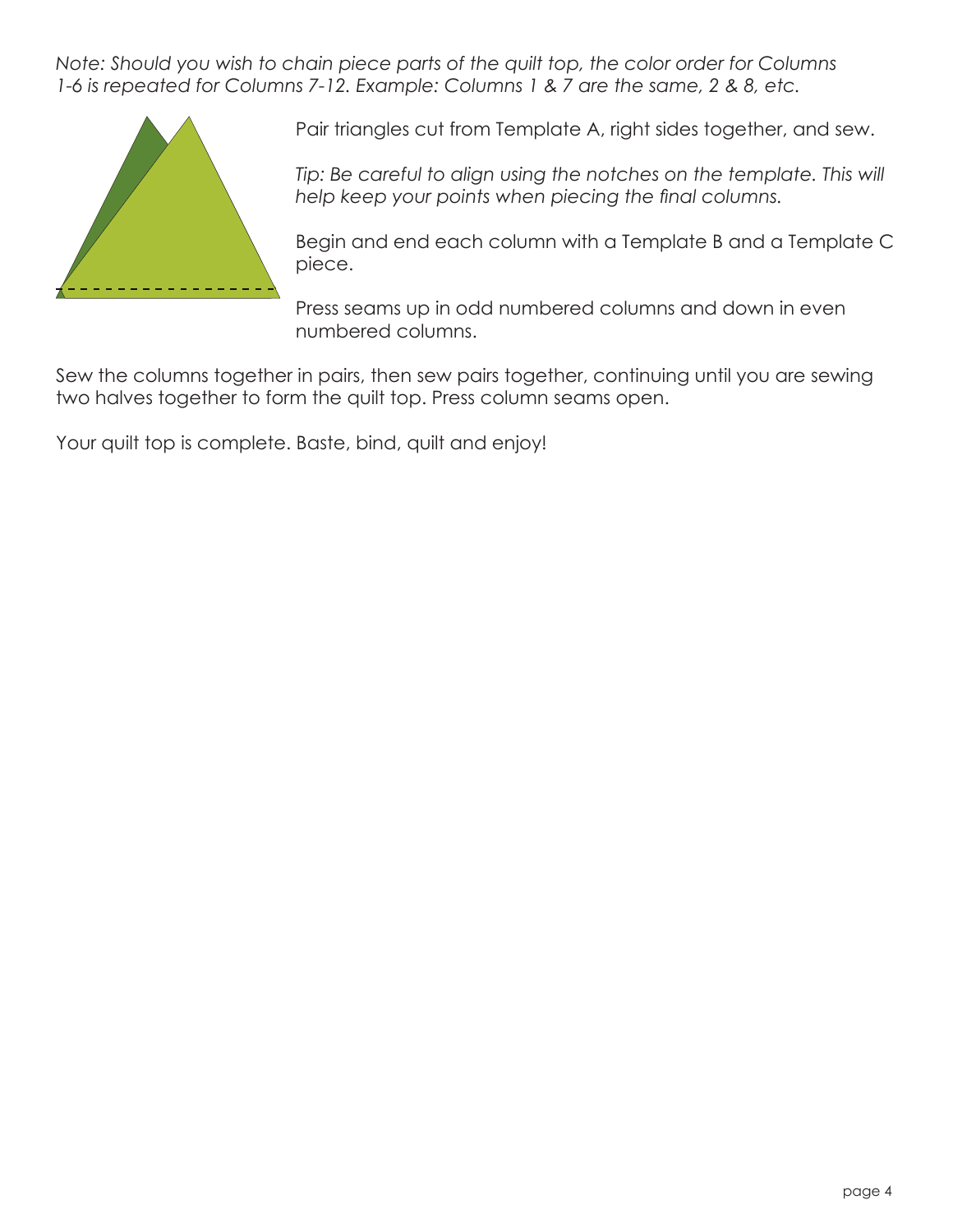#### **Fabric and Supplies New York Colorstory**



*Fabric amounts based on yardage that is 40" wide.*

| Color                                    | <b>Fabric</b>  | Name/SKU                                             | Yardage            | Color | Fabric | Name/SKU                                                               | Yardage            |
|------------------------------------------|----------------|------------------------------------------------------|--------------------|-------|--------|------------------------------------------------------------------------|--------------------|
|                                          | $\overline{A}$ | K001-1387<br><b>WHITE</b>                            | $1 - 3/4$<br>yards |       | D      | K001-192<br><b>MANGO</b>                                               | 3/4<br>yard        |
|                                          | B              | K001-410<br><b>KUMQUAT</b>                           | $1 - 1/4$<br>yards |       | E      | K001-1194<br><b>LIPSTICK</b>                                           | $1 - 1/4$<br>yards |
|                                          | $\mathsf{C}$   | K001-149<br>PAPAYA<br>Copyright 2015, Robert Kaufman | 3/4<br>yard        |       |        | You will also need:<br>7-1/2 yards for backing<br>5/8 yard for binding |                    |
| For individual use only - Not for resale |                |                                                      |                    |       |        |                                                                        |                    |